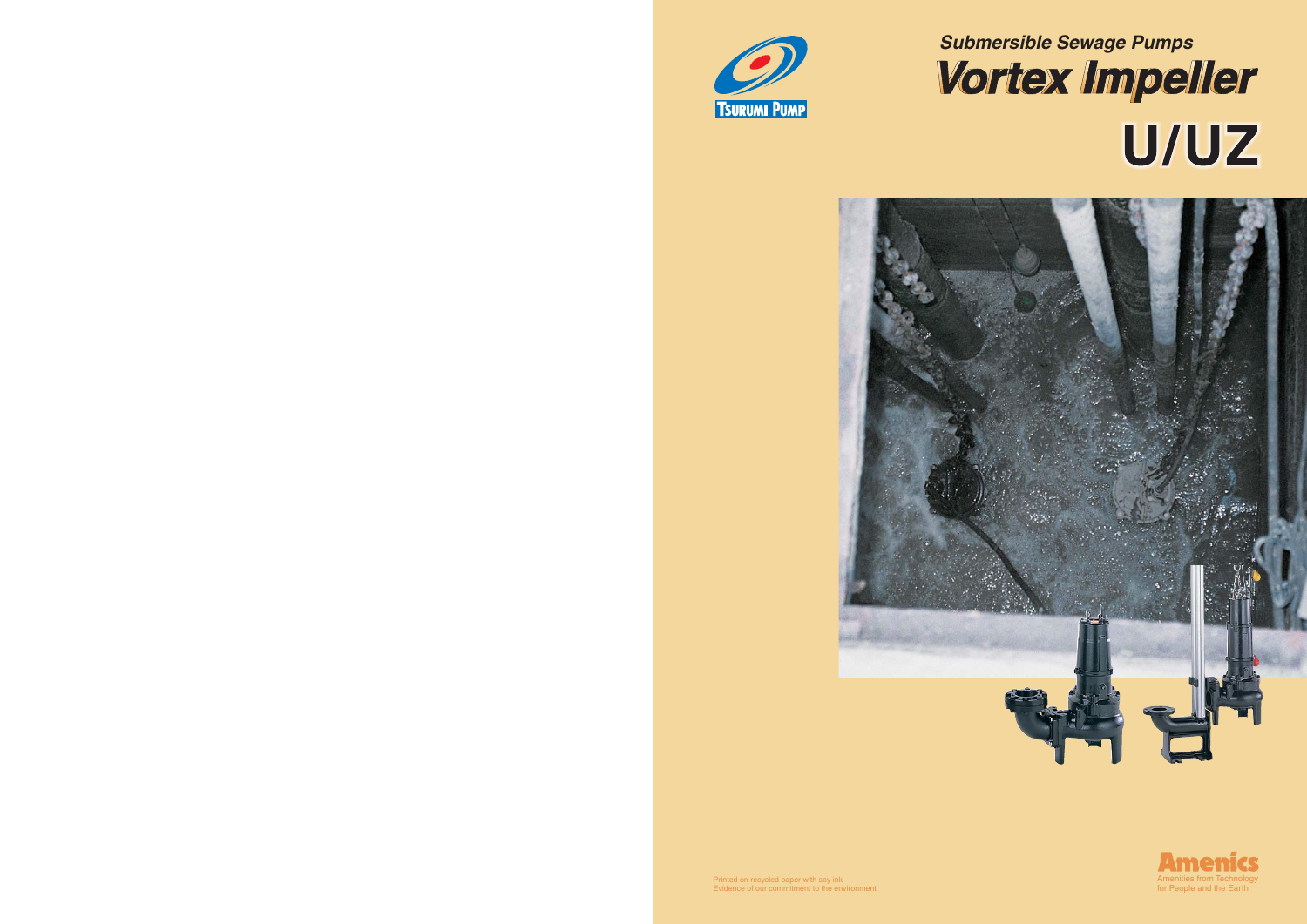# **GUIDE RAIL FITTING SYSTEM**

# **AUTOMATIC MODEL**

4

**Primary Operation** 

 $\mathbf{A}$   $\mathbf{A}$ 









The automatic model has an integral control circuit and two float switches that operate at a low voltage. It operates automatically in response to the change in water levels. As it has a Circle Thermal Protector (CTP) integrated into the motor to protect the motor from overload or overheating, it is not required to provide an extra motor protection circuit in the starter panel.

The TOS is the standard quide rail fitting system made of cast-iron and is compatible with cast-iron pumps. Pumps having discharge bore from 50mm to 100mm are available for the TOS.



This model can be identified by the suffix "A". Refer to the standard specifications for availability and model numbers.



### **TOS**

The guide rail fitting system connects the pump to and from the piping easily just by lowering and hoisting the pump, allowing easy maintenance and inspection without the need to enter the sump.

Pump models used in combination with the guide rail fitting system can be identified by the prefix "TOS", "TS" and "TOK". Refer to standard specifications for availability and model numbers.

# (This model does not exist.)

**Featuring a vortex impeller recessed in the w idely opened pump casing interior, the U and UZ pumps can handle sew age w ith large solids w ithout clogging or w inding.**

# **TOK**

Made of high-quality resin, the TOK is designed for light-weight, small pumps. Rubber bellow attached to the guide hook are inverted to the duckfoot bend when the pump starts operating. This eliminates leakage at the seal even if a light-weight pump is used in combination with the TOK.

The TOK can be used with the U series pumps of 0.25kW to 0.75kW with maximum discharge bore of 50mm.





# **Motor**

The motor is a dry-type, squirrel-cage induction motor, housed in a watertight casing, and conforms to insulation classes E or F. In each of these insulation classes, all standard pumps can be used in ambient temperatures up  $\qquad \qquad$  **to 40°C.** 

The impeller is a vortex type. The rotation of the impeller produces a whirling, centrifugal action between the impeller and pump casing. Being This compact quide rail fitting system is ideal for installing in prefabricated lift stations. Its discharge flange is compatible with major flange standards including ANSI 150lb, BS PN10 and DIN PN10. Pumps having a discharge bore from 50mm to 100mm are available for



coupled with a wide pump casing, even large solids and fibrous matters can be pumped out without obstruction.

**1** Start float 4 of pump A operates to start water discharge



discharge water

without control panel.

# **Oil Lifter (Patented)**



**2** Water is discharged (water level falls). **2** Water is discharged (water level falls).

The Oil Lifter was developed as a lubricating device for the mechanical seal. Utilizing the centrifugal force of the shaft seal, the Oil Lifter forcibly supplies lubricating oil to the mechanical seal and continues to supply the oil to the upper seal faces even if lubricant falls below the rated volume. This amazingly simple device is not only reliably lubricates and cools down, but also retains the stable shaft seal effect and extends the inspection term.

# **Shaft**



The high-tensile stainless steel shaft used on all pumps is designed to have adequate strength for the transmission of the full load. It is supported by C3 type, high-quality, deep-groove ball bearings.

# **Motor Protector**

Each pump up to 7.5kW as standard has a built in auto-cut, self-resetting Circle Thermal Protector (CTP). Integrated in the motor housing, the CTP directly cuts the motor circuit if

excessive heat builds up or an overcurrent caused by an electrical or mechanical failure occurs.



A Miniature Thermal Protector (MTP) is embedded in each winding of the motor. These MTPs are connected in series, and their wires are led out of the motor. Should the winding temperature rise to the actuating temperature, the bimetal strip opens to cause the control panel to shut the power supply.



## **Cable Entry**

Every cabtyre cable has an anti-wicking block at the cable entry section on the pump. This mechanism is such that a part of each conductor is stripped back and the part is sealed by molded rubber or epoxy potting which has flowed in between each strand of the conductor.



This unique feature prevents wicking along the strand of the conductor itself.

# **Mechanical Seal**

The mechanical seal with two seal faces containing silicon carbide (SiC) is equipped with the oil chamber. The advantages of the seal are two-fold, it eliminates spring failure caused by corrosion, abrasion or fouling which prevents the seal faces from closing properly, and prevents loss of cooling to the lower seal faces during run-dry conditions which causes the lower seal



**TS**

the TS.

**3** Stop float 2 of pump W operates to end water discharge. At this time, alternation start float 3 of pump W rests for one discharge operation.

# **How the Auto-alternation Model Works**

- **3** Stop float 1 of pump A operates to end water discharge. At the same time, start float 3 of pump W becomes ready for operation.
- ※Primary operation and secondary operation are repeated alternately. ※Both primary and secondary operations are performed simultaneously when

water has risen to an abnormal level.

The auto-alternation model is used along with an automatic model. The combinational use of these two pumps enables each pump to operate alternately

The auto-alternation model has three floats and can be identified by the suffix "W". Refer to standard specifications for availability and model numbers. It is available in the same output range of the automatic pumps.

# **AUTO-ALTERNATION MODEL**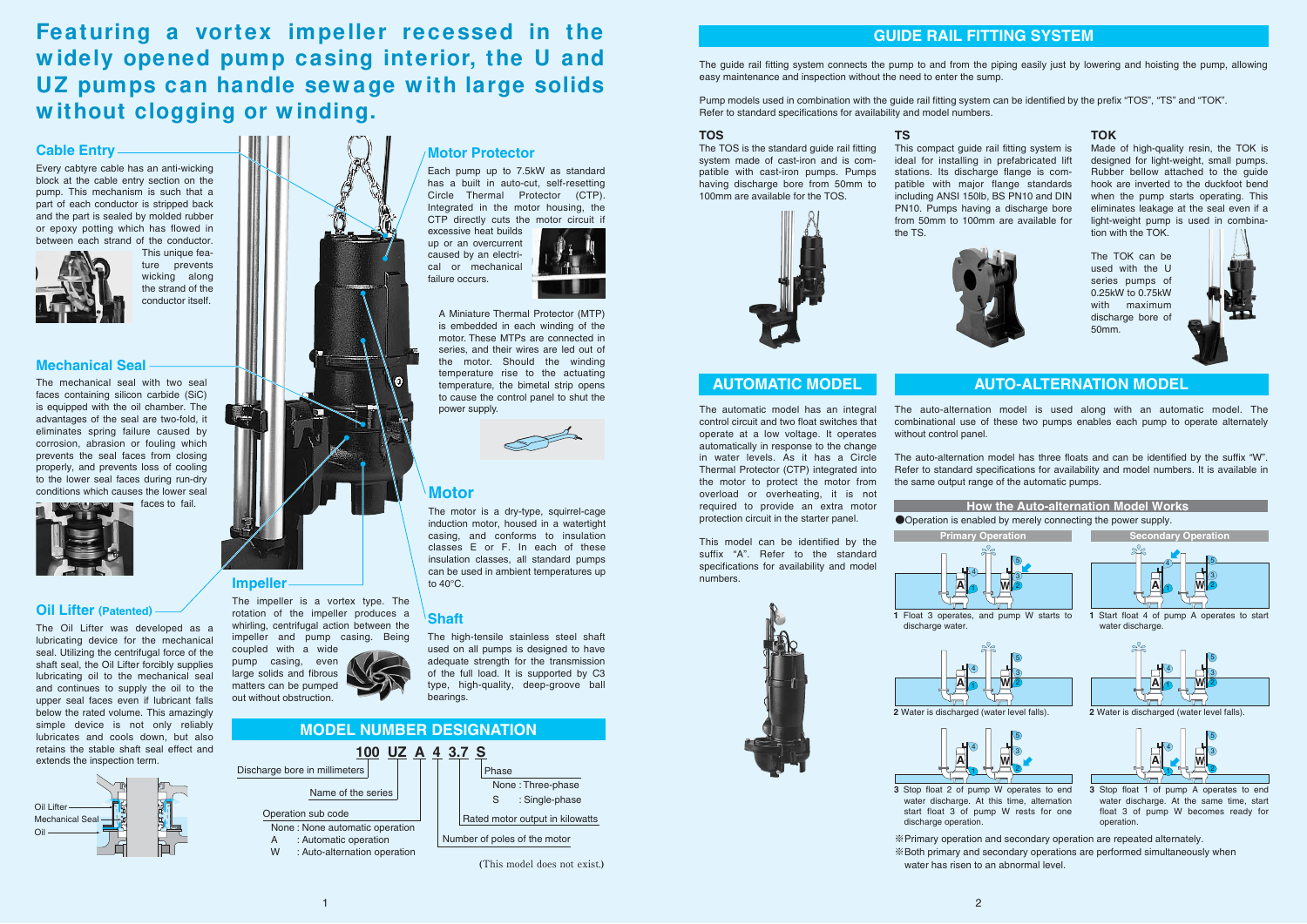|       |                   |          | <b>Standard Model</b> |          | <b>Automatic Model</b> |          | <b>Auto-Alternation Model</b> |               |                | Speed                              |        |                |       |          | Dimensions LXH mm     |          |                                                              |          | Dry Weight $*^2$ kg   |          |                               |
|-------|-------------------|----------|-----------------------|----------|------------------------|----------|-------------------------------|---------------|----------------|------------------------------------|--------|----------------|-------|----------|-----------------------|----------|--------------------------------------------------------------|----------|-----------------------|----------|-------------------------------|
| Curve | Discharge         |          |                       |          |                        |          |                               | Motor         |                | (S.S.)<br>Startin                  | Solids | Cable          | Cable |          | <b>Standard Model</b> |          | Auto & Auto-Alternation Model                                |          | <b>Standard Model</b> |          | Auto & Auto-Alternation Model |
| No.   | <b>Bore</b><br>mm | Free     | <b>Guide Rail</b>     | Free     | <b>Guide Rail</b>      | Free     | <b>Guide Rail</b>             |               | Output   Phase | 50Hz/60Hz   Method                 | mm     | Passage Length | Code  | Free     | Guide Rail            | Free     | Guide Rail                                                   | Free     | Guide Rail            | Free     | Guide Rail                    |
|       |                   | Standing | <b>Fitting</b>        | Standing | Fitting                | Standing | Fitting                       |               |                | min                                |        |                |       | Standing | Fitting               | Standing | Fitting                                                      | Standing | Fitting               | Standing | Fitting                       |
|       |                   | 80U2.75  | TOS80U2.75            | 80UA2.75 | TOS80UA2.75            | 80UW2.75 | TOS80UW2.75                   |               |                | 0.75   Three   3000/3600   D.O.L.  | 46     | 6              |       |          |                       |          | $ 383\times421 605\times531 444\times502 666\times612 29.0$  |          | 24.0                  | 30.0     | 26.0                          |
|       |                   | 80U21.5  | TOS80U21.5            | 80UA21.5 | TOS80UA21.5            | 80UW21.5 | TOS80UW21.5                   |               |                | 1.5   Three   3000/3600   D.O.L.   | 46     | 6              |       |          |                       |          | $ 420\times499 642\times609 469\times593 691\times703 $ 40.0 |          | 36.0                  | 41.0     | 37.0                          |
|       |                   | 80U22.2  | TOS80U22.2            | 80UA22.2 | TOS80UA22.2            | 80UW22.2 | TOS80UW22.2                   | $2.2^{\circ}$ |                | $\vert$ Three   3000/3600   D.O.L. | 56     | 6              |       |          |                       |          | $ A(B^{*1}) $ 502×562 641×647 502×656 641×741 55.0           |          | 51.0                  | 63.0     | 59.0                          |
|       |                   | 80U23.7  | TOS80U23.7            | 80UA23.  | TOS80UA23.7            | 80UW23.7 | TOS80UW23.7                   | 3.7           |                | Three   3000/3600   D.O.L.         | -56    | 6              |       |          |                       |          | $ B(C^* )$ 502×565 641×650 502×629 641×714 62.0              |          | 58.0                  | 73.0     | 69.0                          |

\* 1 200~240V

\*<sup>2</sup> All weights excluding cable

Weights of guide rail fitting model excluding duckfoot bend

## ■**Standard Specifications 40**・**50mm**



|       |                   |                  | <b>Standard Model</b>        |                  | <b>Automatic Model</b>       |                  | <b>Auto-Alternation Model</b> |       |                | Speed                                                                     |                            |        |       |                    |                                                                                                                                                                                                                                                                                                                                                                                                                                                                            | Dimensions $L \times H$ mm                              |                                                                                                                                                                                                                                                                                                                                                                                                                                                                            |                  | Dry Weight * kg                                                                                                                                                                                                                                                                                                                                                                                                                                                            |                  |                               |
|-------|-------------------|------------------|------------------------------|------------------|------------------------------|------------------|-------------------------------|-------|----------------|---------------------------------------------------------------------------|----------------------------|--------|-------|--------------------|----------------------------------------------------------------------------------------------------------------------------------------------------------------------------------------------------------------------------------------------------------------------------------------------------------------------------------------------------------------------------------------------------------------------------------------------------------------------------|---------------------------------------------------------|----------------------------------------------------------------------------------------------------------------------------------------------------------------------------------------------------------------------------------------------------------------------------------------------------------------------------------------------------------------------------------------------------------------------------------------------------------------------------|------------------|----------------------------------------------------------------------------------------------------------------------------------------------------------------------------------------------------------------------------------------------------------------------------------------------------------------------------------------------------------------------------------------------------------------------------------------------------------------------------|------------------|-------------------------------|
| Curve | Discharge         |                  |                              |                  |                              |                  |                               | Motor |                | (S.S.)                                                                    | Solids<br>Starting Passage | Cable  | Cable |                    | <b>Standard Model</b>                                                                                                                                                                                                                                                                                                                                                                                                                                                      | Auto & Auto-Alternation Model                           |                                                                                                                                                                                                                                                                                                                                                                                                                                                                            |                  | <b>Standard Model</b>                                                                                                                                                                                                                                                                                                                                                                                                                                                      |                  | Auto & Auto-Alternation Model |
| No.   | <b>Bore</b><br>mm | Free<br>Standing | <b>Guide Rail</b><br>Fitting | Free<br>Standing | <b>Guide Rail</b><br>Fitting | Free<br>Standing | <b>Guide Rail</b><br>Fitting  | kW    | Output   Phase | 50Hz/60Hz   Method<br>min                                                 | mm                         | Length | Code  | Free<br>Standing   | Guide Rail<br>Fitting                                                                                                                                                                                                                                                                                                                                                                                                                                                      | Free<br>Standing                                        | Guide Rail<br>Fitting                                                                                                                                                                                                                                                                                                                                                                                                                                                      | Free<br>Standing | Guide Rail<br>Fitting                                                                                                                                                                                                                                                                                                                                                                                                                                                      | Free<br>Standing | Guide Rail<br>Fitting         |
|       | 40                | 40U2.25S         | (TOK)                        | 40UA2.25S        | (TOK)                        | 40UW2.25S        | (TOK)                         |       |                | $\vert$ 0.25 $\vert$ Single $\vert$ 3000/3600 $\vert$ Split-phase $\vert$ | -35                        | 5      | a     | 241×383            | $\frac{1}{2} \left( \frac{1}{2} \right) \left( \frac{1}{2} \right) \left( \frac{1}{2} \right) \left( \frac{1}{2} \right) \left( \frac{1}{2} \right) \left( \frac{1}{2} \right) \left( \frac{1}{2} \right) \left( \frac{1}{2} \right) \left( \frac{1}{2} \right) \left( \frac{1}{2} \right) \left( \frac{1}{2} \right) \left( \frac{1}{2} \right) \left( \frac{1}{2} \right) \left( \frac{1}{2} \right) \left( \frac{1}{2} \right) \left( \frac{1}{2} \right) \left( \frac$ | $241 \times 433$                                        | $\frac{1}{2} \left( \frac{1}{2} \right) \left( \frac{1}{2} \right) \left( \frac{1}{2} \right) \left( \frac{1}{2} \right) \left( \frac{1}{2} \right) \left( \frac{1}{2} \right) \left( \frac{1}{2} \right) \left( \frac{1}{2} \right) \left( \frac{1}{2} \right) \left( \frac{1}{2} \right) \left( \frac{1}{2} \right) \left( \frac{1}{2} \right) \left( \frac{1}{2} \right) \left( \frac{1}{2} \right) \left( \frac{1}{2} \right) \left( \frac{1}{2} \right) \left( \frac$ | 14.0             | $\frac{1}{2} \left( \frac{1}{2} \right) \left( \frac{1}{2} \right) \left( \frac{1}{2} \right) \left( \frac{1}{2} \right) \left( \frac{1}{2} \right) \left( \frac{1}{2} \right) \left( \frac{1}{2} \right) \left( \frac{1}{2} \right) \left( \frac{1}{2} \right) \left( \frac{1}{2} \right) \left( \frac{1}{2} \right) \left( \frac{1}{2} \right) \left( \frac{1}{2} \right) \left( \frac{1}{2} \right) \left( \frac{1}{2} \right) \left( \frac{1}{2} \right) \left( \frac$ | 15.5             | $\frac{1}{2}$                 |
|       | -40               | 40U2.25          | (TOK)                        | 40UA2.25         | (TOK)                        | 40UW2.25         | (TOK)                         |       |                | $\vert$ 0.25   Three   3000/3600   D.O.L.                                 | 35                         | 6      |       | 241×383            | $\frac{1}{2} \left( \frac{1}{2} \right) \left( \frac{1}{2} \right) \left( \frac{1}{2} \right) \left( \frac{1}{2} \right) \left( \frac{1}{2} \right) \left( \frac{1}{2} \right) \left( \frac{1}{2} \right) \left( \frac{1}{2} \right) \left( \frac{1}{2} \right) \left( \frac{1}{2} \right) \left( \frac{1}{2} \right) \left( \frac{1}{2} \right) \left( \frac{1}{2} \right) \left( \frac{1}{2} \right) \left( \frac{1}{2} \right) \left( \frac{1}{2} \right) \left( \frac$ | $241 \times 433$                                        | $\overbrace{\qquad \qquad }^{}$                                                                                                                                                                                                                                                                                                                                                                                                                                            | 13.5             | $\frac{1}{2}$                                                                                                                                                                                                                                                                                                                                                                                                                                                              | 15.0             |                               |
|       | 50                | 50U2.4S          | (TOK)                        | 50UA2.4S         | (TOK)                        | 50UW2.4S         | (TOK)                         |       |                | $0.4$ Single 3000/3600 Capacitor                                          | 35                         | 5      | a     | 236×433            | $\frac{1}{2} \left( \frac{1}{2} \right) \left( \frac{1}{2} \right) \left( \frac{1}{2} \right) \left( \frac{1}{2} \right) \left( \frac{1}{2} \right) \left( \frac{1}{2} \right) \left( \frac{1}{2} \right) \left( \frac{1}{2} \right) \left( \frac{1}{2} \right) \left( \frac{1}{2} \right) \left( \frac{1}{2} \right) \left( \frac{1}{2} \right) \left( \frac{1}{2} \right) \left( \frac{1}{2} \right) \left( \frac{1}{2} \right) \left( \frac{1}{2} \right) \left( \frac$ | $ 236\times450 $                                        | $\overline{\phantom{a}}$                                                                                                                                                                                                                                                                                                                                                                                                                                                   | 20.0             |                                                                                                                                                                                                                                                                                                                                                                                                                                                                            | 21.0             |                               |
|       | 50                | 50U2.4           | (TOK)                        | 50UA2.4          | (TOK)                        | 50UW2.4          | (TOK)                         | 0.4   |                | Three   3000/3600   D.O.L.                                                | 35                         | 6      | A     | 236×400            | $\frac{1}{2} \left( \frac{1}{2} \right) \left( \frac{1}{2} \right) \left( \frac{1}{2} \right) \left( \frac{1}{2} \right) \left( \frac{1}{2} \right) \left( \frac{1}{2} \right) \left( \frac{1}{2} \right) \left( \frac{1}{2} \right) \left( \frac{1}{2} \right) \left( \frac{1}{2} \right) \left( \frac{1}{2} \right) \left( \frac{1}{2} \right) \left( \frac{1}{2} \right) \left( \frac{1}{2} \right) \left( \frac{1}{2} \right) \left( \frac{1}{2} \right) \left( \frac$ | $ 236\times450 $                                        | $\overbrace{\hspace{25mm}}^{}$                                                                                                                                                                                                                                                                                                                                                                                                                                             | 19.2             | $\overbrace{\hspace{25mm}}^{}$                                                                                                                                                                                                                                                                                                                                                                                                                                             | 21.0             |                               |
|       | 50                | 50U2.75          | (TOK)                        | 50UA2.75         | (TOK)                        | 50UW2.75         | (TOK)                         |       |                | $\vert$ 0.75   Three   3000/3600   D.O.L.                                 | 35                         | 6      |       | $ 249 \times 395 $ | $\frac{1}{2} \left( \frac{1}{2} \right) \left( \frac{1}{2} \right) \left( \frac{1}{2} \right) \left( \frac{1}{2} \right) \left( \frac{1}{2} \right) \left( \frac{1}{2} \right) \left( \frac{1}{2} \right) \left( \frac{1}{2} \right) \left( \frac{1}{2} \right) \left( \frac{1}{2} \right) \left( \frac{1}{2} \right) \left( \frac{1}{2} \right) \left( \frac{1}{2} \right) \left( \frac{1}{2} \right) \left( \frac{1}{2} \right) \left( \frac{1}{2} \right) \left( \frac$ | 310×476                                                 | $\frac{1}{2} \left( \frac{1}{2} \right) \left( \frac{1}{2} \right) \left( \frac{1}{2} \right) \left( \frac{1}{2} \right) \left( \frac{1}{2} \right) \left( \frac{1}{2} \right) \left( \frac{1}{2} \right) \left( \frac{1}{2} \right) \left( \frac{1}{2} \right) \left( \frac{1}{2} \right) \left( \frac{1}{2} \right) \left( \frac{1}{2} \right) \left( \frac{1}{2} \right) \left( \frac{1}{2} \right) \left( \frac{1}{2} \right) \left( \frac{1}{2} \right) \left( \frac$ | 23.0             | $\frac{1}{2}$                                                                                                                                                                                                                                                                                                                                                                                                                                                              | 24.0             |                               |
|       | 50                | 50U21.5          | TOS50U21.5                   | 50UA21.5         | <b>TOS50UA21.5</b>           | 50UW21.5         | TOS50UW21.5                   |       |                | 1.5   Three   3000/3600   D.O.L.                                          | 35                         | 6      | A     |                    |                                                                                                                                                                                                                                                                                                                                                                                                                                                                            | $ 297\times466 658\times478 347\times560 708\times572 $ |                                                                                                                                                                                                                                                                                                                                                                                                                                                                            | 30.0             | 35.0                                                                                                                                                                                                                                                                                                                                                                                                                                                                       | 31.0             | 36.0                          |

\* All weights excluding cable

Weights of guide rail fitting model excluding duckfoot bend

# **■Standard Specifications 80mm**



 $\overline{L}$ 









**2**



**1**

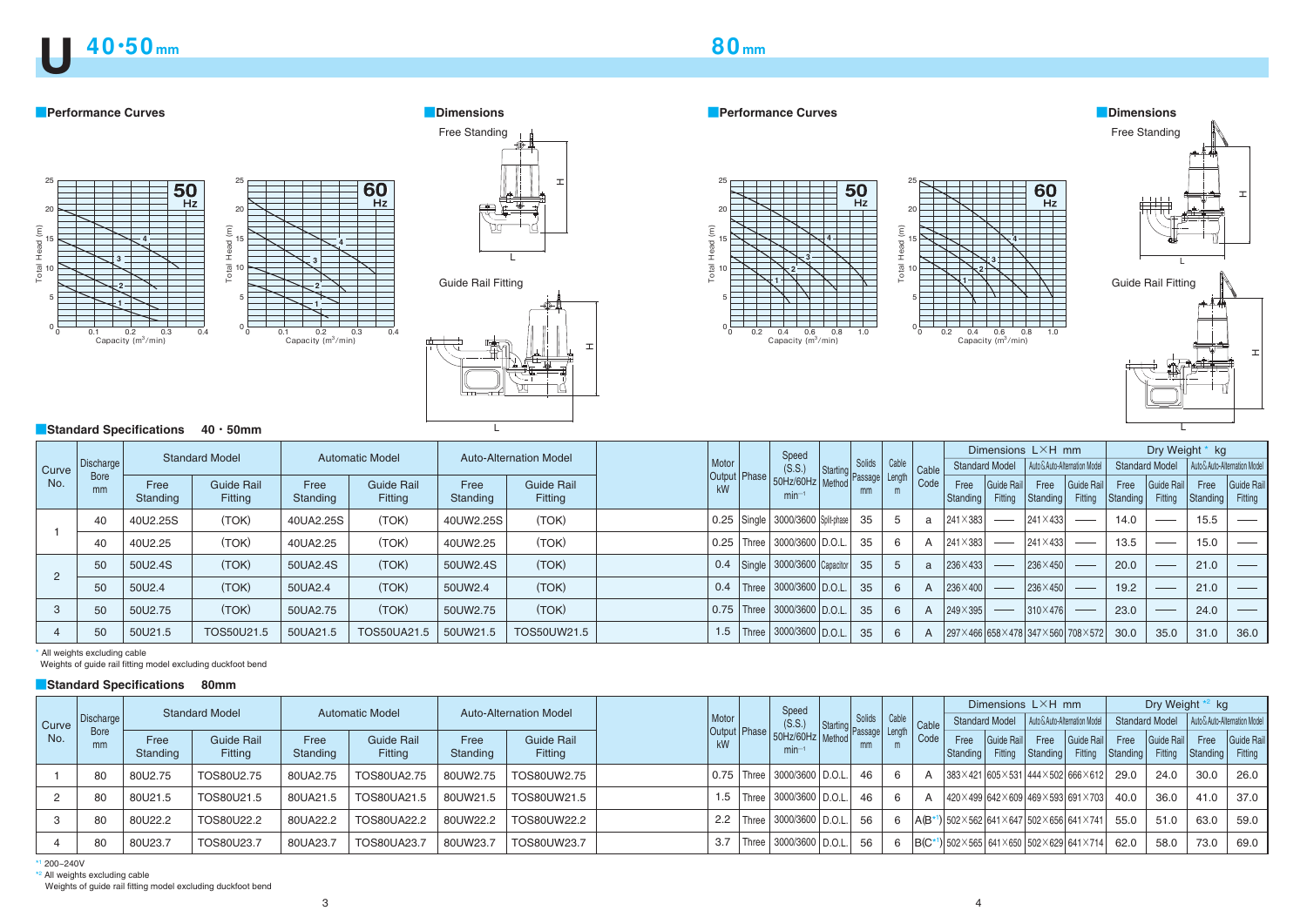|       |                   |          |                                                                                                                       | <b>Standard Model</b><br><b>Automatic Model</b> |          |            | <b>Auto-Alternation Model</b> |          |            | Speed                     |                                 |                                                |          |                                |                | Dimensions LXH mm |                                                                                                                                       |  |                          |                               | Dry Weight $*^2$ kg            |          |                       |          |                               |
|-------|-------------------|----------|-----------------------------------------------------------------------------------------------------------------------|-------------------------------------------------|----------|------------|-------------------------------|----------|------------|---------------------------|---------------------------------|------------------------------------------------|----------|--------------------------------|----------------|-------------------|---------------------------------------------------------------------------------------------------------------------------------------|--|--------------------------|-------------------------------|--------------------------------|----------|-----------------------|----------|-------------------------------|
| Curve | Discharge         |          |                                                                                                                       |                                                 |          |            |                               |          |            |                           | Motor                           | (S.S.)                                         | Starting | Solids Cable Cable             |                |                   | <b>Standard Model</b>                                                                                                                 |  |                          | Auto & Auto-Alternation Model |                                |          | <b>Standard Model</b> |          | Auto & Auto-Alternation Model |
| No.   | <b>Bore</b><br>mm | Free     | <b>Guide Rail Fitting</b>                                                                                             |                                                 | Free     |            | <b>Guide Rail Fitting</b>     | Free     |            | <b>Guide Rail Fitting</b> | Output Phase 50Hz/60Hz Method I |                                                |          | $\frac{9}{4}$  Passage  Length |                | Code              | Free   Guide Rail Fitting                                                                                                             |  |                          | Free Guide Rail Fitting       |                                | Free     | Guide Rail            | Free     | Guide Rail                    |
|       |                   | Standing | <b>TOS</b>                                                                                                            | <b>TS</b>                                       | Standing | <b>TOS</b> | <b>TS</b>                     | Standing | <b>TOS</b> | <b>TS</b>                 |                                 | $min-1$                                        |          |                                |                |                   | Standing   TOS   TS   Standing   TOS                                                                                                  |  |                          |                               | <b>TS</b>                      | Standing | Fitting               | Standing | Fitting                       |
|       | 50                |          | 50UZ41.5 TOS50UZ41.5 TS50UZ41.5   50UZA41.5 TOS50UZA41.5 TS50UZA41.5   50UZW41.5 TOS50UZW41.5 TS50UZW41.5             |                                                 |          |            |                               |          |            |                           |                                 | 1.5   Three   1500/1800   D.O.L.               |          | 50                             | 6              |                   | $\mathsf{A}$  405 $\times$ 566   621 $\times$ 626   398 $\times$ 626   442 $\times$ 683   658 $\times$ 743   435 $\times$ 743   52.0  |  |                          |                               |                                |          | 50.0                  | 58.0     | 56.0                          |
|       | 80                |          | 80UZ41.5 TOS80UZ41.5 TS80UZ41.5 80UZ441.5 TOS80UZ441.5 TS80UZA41.5 30UZW41.5 TOS80UZW41.5 TS80UZW41.                  |                                                 |          |            |                               |          |            |                           |                                 | 1.5   Three   1500/1800   D.O.L.               |          | 80                             | 6              |                   | $\mathbf{A}$   531 $\times$ 637   705 $\times$ 670   552 $\times$ 670   565 $\times$ 754   738 $\times$ 787   585 $\times$ 787   66.0 |  |                          |                               |                                |          | 56.0                  | 73.0     | 63.0                          |
|       | 80                |          | 80UZ42.2   TOS80UZ42.2   TS80UZ42.2   80UZA42.2   TOS80UZA42.2   TS80UZA42.2   80UZW42.2   TOS80UZW42.2   TS80UZW42.2 |                                                 |          |            |                               |          |            |                           |                                 | 2.2   Three   1500/1800   D.O.L.               |          | 80                             |                |                   | 6 $ A(B^*) $ 531×637 705×670 552×670 565×754 738×787 585×787 66.0                                                                     |  |                          |                               |                                |          | 57.0                  | 73.0     | 64.0                          |
|       | 80                |          | 80UZ43.7 TOS80UZ43.7 TS80UZ43.7 80UZA43.7 TOS80UZA43.7 TS80UZA43.7 80UZW43.7 TOS80UZW43.7 TS80UZW43.7                 |                                                 |          |            |                               |          |            |                           |                                 | $\mid$ 3.7   Three   1500/1800   D.O.L. $\mid$ |          | 80                             |                |                   | 6  B(C*1)   557 $\times$ 688   731 $\times$ 721   578 $\times$ 721   565 $\times$ 861   738 $\times$ 894   585 $\times$ 894   72.0    |  |                          |                               |                                |          | 63.0                  | 79.0     | 70.0                          |
|       | 80                |          | 80UZ45.5   TOS80UZ45.5   TS80UZ45.5                                                                                   |                                                 |          |            |                               |          |            |                           |                                 | 5.5   Three   1500/1800   D.O.L.               |          | 80                             |                |                   | 8   D $ 595\times899 768\times927 615\times927 $                                                                                      |  | $\overline{\phantom{a}}$ | $\frac{1}{2}$                 | $\frac{1}{2}$                  |          | $129.0$ 125.0         |          |                               |
|       | 80                |          | 80UZ47.5   TOS80UZ47.5   TS80UZ47.5                                                                                   |                                                 |          |            |                               |          |            | __                        |                                 | 7.5   Three   1500/1800   D.O.L.               |          | 80                             | 8              |                   | $E$   595 × 920   768 × 948   615 × 948                                                                                               |  |                          |                               |                                |          | 142.0 137.0           |          |                               |
|       | 80                | 80UZ411  | TOS80UZ411   TS80UZ411                                                                                                |                                                 |          |            |                               |          |            |                           |                                 | 11   Three   1500/1800   Star-Delta            |          | 80                             | 8 <sup>1</sup> |                   | $F$   602×981   776×1007   623×1007                                                                                                   |  | $\sim$ $\sim$            | $\overline{\phantom{a}}$      | $\overbrace{\hspace{25mm}}^{}$ |          | $178.0$   178.0       |          |                               |

# ■**Standard Specifications 50**・**80mm**

\* 1 200~240V

\*<sup>2</sup> All weights excluding cable Weights of guide rail fitting model excluding duckfoot bend

|       |                   |          | <b>Standard Model</b>               |                                        |          |            | Speed<br><b>Automatic Model</b><br><b>Auto-Alternation Model</b> |          |                                                                                                                                |                           |                                      |                                                                                                  |  | Dimensions LXH mm                                                                 |  |                                                             |                       | Dry Weight $*^2$ kg |                                                                                                   |    |          |               |          |                                                                                |
|-------|-------------------|----------|-------------------------------------|----------------------------------------|----------|------------|------------------------------------------------------------------|----------|--------------------------------------------------------------------------------------------------------------------------------|---------------------------|--------------------------------------|--------------------------------------------------------------------------------------------------|--|-----------------------------------------------------------------------------------|--|-------------------------------------------------------------|-----------------------|---------------------|---------------------------------------------------------------------------------------------------|----|----------|---------------|----------|--------------------------------------------------------------------------------|
| Curve | Discharge         |          |                                     |                                        |          |            |                                                                  |          |                                                                                                                                |                           | Motor                                |                                                                                                  |  | $\left  \begin{array}{c} \text{Solids} \\ \text{Cable} \end{array} \right $ Cable |  |                                                             | <b>Standard Model</b> |                     |                                                                                                   |    |          |               |          | Auto & Auto-Alternation Model   Standard Model   Auto & Auto-Alternation Model |
| No.   | <b>Bore</b><br>mm | Free     |                                     | <b>Guide Rail Fitting</b>              | Free     |            | <b>Guide Rail Fitting</b>                                        | Free     |                                                                                                                                | <b>Guide Rail Fitting</b> | Output Phase 50Hz/60Hz Method   www. | Code Free                                                                                        |  |                                                                                   |  | Free   Guide Rail Fitting                                   |                       |                     | Free   Guide Rail Fitting                                                                         |    | Free     | Guide Rail    | Free     | Guide Rail                                                                     |
|       |                   | Standing | <b>TOS</b>                          | <b>TS</b>                              | Standing | <b>TOS</b> | <b>TS</b>                                                        | Standing | <b>TOS</b>                                                                                                                     | <b>TS</b>                 |                                      | $min-1$                                                                                          |  |                                                                                   |  |                                                             |                       |                     | $ \text{Standard} \text{ to }\text{TOS} \text{ is } \text{Standard} \text{ to }\text{S} \text{.}$ | TS | Standing | Fitting       | Standing | Fitting                                                                        |
|       | 100               |          |                                     |                                        |          |            |                                                                  |          | 100UZ43.7   TOS100UZ43.7   TS100UZ43.7   100UZA43.7   TOS100UZA43.7   TS100UZA43.7   100UZW43.7   TOS100UZW43.7   TS100UZW43.7 |                           |                                      | 3.7 Three 1500/1800 D.O.L. 100 6 $ B(C^*) $ 627×737 846×777 651×777 632×910 851×950 656×950 79.0 |  |                                                                                   |  |                                                             |                       |                     |                                                                                                   |    |          | 70.0          | 86.0     | 77.0                                                                           |
|       | 100               |          |                                     | 100UZ45.5   TOS100UZ45.5   TS100UZ45.5 |          |            |                                                                  |          | <b>STATISTICS</b>                                                                                                              | _____                     |                                      | 5.5 Three 1500/1800 D.O.L. 100   8   D $ 652\times939 871\times974 676\times974 $ —              |  |                                                                                   |  |                                                             |                       |                     | $\sim$ $\sim$                                                                                     |    |          | 145.0 134.0   |          |                                                                                |
|       | 100               |          |                                     | 100UZ47.5   TOS100UZ47.5   TS100UZ47.5 |          |            |                                                                  |          |                                                                                                                                |                           |                                      | 7.5   Three   1500/1800   D.O.L.                                                                 |  |                                                                                   |  | 100   8   E $ 652\times960 871\times995 676\times995 $      |                       | $\frac{1}{2}$       |                                                                                                   |    |          | 159.0 148.0   |          |                                                                                |
|       | 100               |          | 100UZ411   TOS100UZ411   TS100UZ411 |                                        |          |            |                                                                  | _____    | _______                                                                                                                        | ______                    |                                      | 11   Three   1500/1800   Star-Delta   100                                                        |  |                                                                                   |  | 8   F $ 660 \times 1021 879 \times 1054 684 \times 1054 $ — |                       |                     | <b>Contract Contract Contract Contract</b>                                                        |    |          | $191.0$ 180.0 |          |                                                                                |

■**Standard Specifications 100mm**

\* 1 200~240V

\*<sup>2</sup> All weights excluding cable

Weights of guide rail fitting model excluding duckfoot bend

■**Performance Curves**

# ■**Dimensions**

Total Head (m)

Total Head

4

8

12

16

20

24

| U |  | 0.4 | 0.8 |         | 12 |  |
|---|--|-----|-----|---------|----|--|
|   |  |     |     | Capacit |    |  |
|   |  |     |     |         |    |  |





### Capacity  $(m^3/min)$ 0.8 1.2 1.6 2.0 2.4 2.8





L

H

H

H